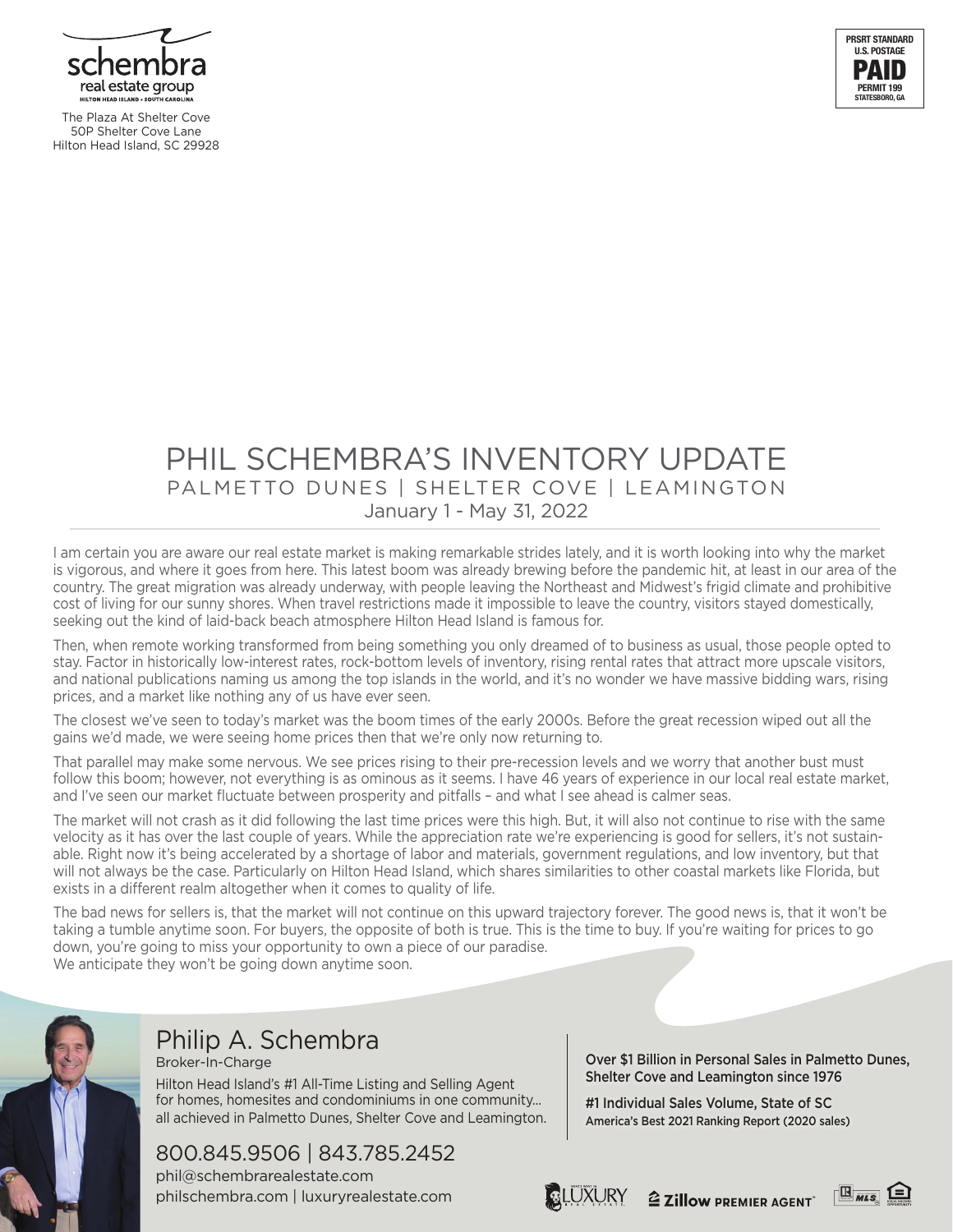

í

January 1 - May 31, 2022

#### *ACTIVE* **HOMES: Palmetto Dunes | Leamington**

| <b>ADDRESS</b>      | <b>BDS</b> | <b>BA</b> | HB       | <b>FURNISHED</b> | <b>SQ FT</b> | <b>YR BUILT</b> | <b>VIEW</b>       | <b>LIST PRICE</b> |
|---------------------|------------|-----------|----------|------------------|--------------|-----------------|-------------------|-------------------|
| 25 Swing About      | 3          |           |          | No               | 1.950        | 1980            | Lagoon, Landscape | \$899,000         |
| 24 Promontory Court | 3          |           |          | Yes              | 2.169        | 1979            | Lagoon            | \$1,199,000       |
| 20 Cartgate Drive   | 3          |           |          | No               | 2.893        | 1998            | Landscape, Wooded | \$1,399,000       |
| 2 Niblick Court     | 5          |           |          | <b>No</b>        | 3,459        | 2002            | Landscape         | \$1,555,000       |
| 2 High Water        | 5          | 5         | $\Omega$ | Yes              | 5.047        | 1980            | Golf              | \$1,699.999       |
| 9 Full Sweep        | 4          | 4         |          | No               | 3.097        | 1992            | Lake              | \$2,199,000       |
| 49 Queens Way       | 5          |           |          | <b>No</b>        | 3.935        | 2005            | Golf              | \$2,250,000       |
| 18 Midstream        | 4          |           |          | Yes              | 3.507        | 1998            | Golf, Lagoon      | \$2,499,000       |
| 15 Sea Lane         | 4          |           |          | Yes              | 2,360        | 1981            | Golf              | \$2,499,999       |
| 32 Mooring Buoy     | 4          | 4         |          | Yes              | 2.366        | 1983            | Landscape, Pool   | \$2,500,000       |
| 193 Mooring Buoy    | 6          | 6         |          | Yes              | 4.256        | 2006            | Lagoon, Pool      | \$2,695,000       |
| 1 Flotilla          | 4          | 4         |          | Yes              | 2,990        | 1993            | Landscape, Pool   | \$2,790,000       |

#### *UNDER CONTRACT* **HOMES: Palmetto Dunes | Leamington**

| <b>ADDRESS</b>      | <b>BDS</b> | <b>BA</b> | HВ       | <b>FURNISHED</b> | <b>SQ FT</b> | <b>YR BUILT</b> | <b>VIEW</b>       | <b>LIST PRICE</b> |
|---------------------|------------|-----------|----------|------------------|--------------|-----------------|-------------------|-------------------|
| 78 Off Shore        | د          |           |          | No.              | 1,838        | 1991            | Golf              | \$799,000         |
| 18 Promontory Court |            |           |          | No               | 2.405        | 1995            | Landscape, Wooded | \$1,200,000       |
| 7 Niblick Court     |            |           | $\Omega$ | No.              | 2.198        | 1984            | Golf              | \$1,299,000       |
| 4 Rum Row           |            |           |          | No               | 2.246        | 1972            | Lagoon            | \$1,375,000       |
| 4 Masters Court     | 5          |           |          | <b>No</b>        | 3.194        | 1986            | Landscape         | \$1,399,000       |
| 36 Heath Dr         | 4          |           |          | No               | 2.737        | 1990            | Lagoon, Pool      | \$1,399,999       |
| 14 Starboard Tack   |            |           | O        | Yes              | 2.064        | 1979            | Lagoon, Pool      | \$1,425,000       |
| 15 Rum Row          |            |           |          | Yes              | 2.400        | 1980            | Golf              | \$1,500,000       |
| 5 Midstream         | 7          |           |          | Yes              | 2.064        | 1981            | Lagoon. Pool      | \$1,575,000       |
| 19 Sea Lane         | 5          | 4         |          | Yes              | 2.462        | 1973            | Pool. Wooded      | \$1,999,000       |
| 99 Mooring Buoy     | 6          | 6         |          | Yes              | 5.300        | 2005            | Pool. Wooded      | \$2,995,000       |

#### *SOLD* **HOMES: Palmetto Dunes | Leamington** ֧֞֝֘

| <b>ADDRESS</b>       | <b>BDS</b>     | <b>BA</b>      | <b>HB</b>      | <b>FURNISHED</b> | <b>SQ FT</b> | <b>YR BUILT</b> | <b>VIEW</b>       | <b>SOLD</b> | <b>SOLD PRICE</b> |
|----------------------|----------------|----------------|----------------|------------------|--------------|-----------------|-------------------|-------------|-------------------|
| 58 Off Shore         | 3              | $\overline{2}$ | $\circ$        | <b>No</b>        | 1.700        | 1972            | Golf, Landscape   | 2/17/22     | \$590,000         |
| 35 Off Shore Drive   | 3              | 2              | $\mathbf{1}$   | Yes              | 2,290        | 1982            | Marsh, Pool       | 1/21/22     | \$940,000         |
| 77 Off Shore         | 3              | 3              | $\circ$        | No               | 2,032        | 1983            | Lagoon            | 3/31/22     | \$940,000         |
| 4 Slack Tide         | $\overline{4}$ | $\overline{4}$ | $\overline{2}$ | Yes              | 4,200        | 1980            | Lagoon            | 1/21/22     | \$940,000         |
| 10 Newport Drive     | 3              | 3              | $\mathbf{1}$   | <b>No</b>        | 2,320        | 1997            | Marsh, River      | 2/3/22      | \$1,100,000       |
| 9 Cartgate Drive     | 3              | $\overline{2}$ | $\mathbf{1}$   | <b>No</b>        | 2,172        | 1986            | Lagoon            | 5/31/22     | \$1,110,000       |
| 22 Heath Drive       | 4              | $\overline{4}$ | $\circ$        | Yes              | 2.286        | 1981            | Golf. Pool        | 1/27/22     | \$1,120,000       |
| 53 Full Sweep        | 4              | 3              | $\mathbf{1}$   | Yes              | 2.497        | 1974            | Lake, Pool        | 1/28/22     | \$1,275,000       |
| 2 Burns Court        | 4              | $\overline{4}$ | $\mathbf{1}$   | No               | 2,670        | 1993            | Pool              | 3/17/22     | \$1,325,000       |
| 1 Down Wind          | 4              | 3              | 1              | <b>No</b>        | 3,016        | 1973            | Lake, Landscape   | 1/14/22     | \$1,349,000       |
| 4 Brassie Court      | 4              | 3              | $\mathbf{1}$   | <b>No</b>        | 2,651        | 1991            | Lagoon, Landscape | 2/18/22     | \$1,364,502       |
| 37 Mooring Buoy      | $\overline{4}$ | 3              | $\circ$        | Yes              | 2,069        | 1980            | Lagoon, Pool      | 1/14/22     | \$1,425,000       |
| 56 Leamington Lane   | 4              | $\overline{4}$ | $\mathbf{1}$   | <b>No</b>        | 3,812        | 1989            | Golf              | 2/22/22     | \$1,475,000       |
| 25 Heath Drive       | 4              | 3              | $\mathbf{1}$   | Yes              | 2,455        | 1995            | Pool. Wooded      | 5/30/22     | \$1,500,000       |
| 21 Swing About       | 4              | 4              | $\circ$        | Yes              | 2,796        | 2002            | Lagoon, Pool      | 4/29/22     | \$1,574,000       |
| 49 Queens Way        | 5              | 3              | $\mathbf{1}$   | <b>No</b>        | 3,935        | 2005            | Golf              | 5/2/22      | \$1,850,000       |
| 39 Queens Way        | 4              | $\overline{4}$ | $\mathbf{1}$   | No               | 3,905        | 1996            | Golf              | 3/22/22     | \$1,880,000       |
| 190 Mooring Buoy     | 4              | $\overline{4}$ | $\circ$        | <b>No</b>        | 3,197        | 1981            | Golf, Lagoon      | 1/10/22     | \$2,150,000       |
| 1 Catboat            | 6              | 6              | $\circ$        | Yes              | 3,400        | 1976            | Landscape, Pool   | 1/14/22     | \$2,150,000       |
| 84 Mooring Buoy      | 5              | 5              | 0              | Yes              | 3,365        | 1986            | Landscape, Pool   | 2/4/22      | \$2,350,000       |
| 22 Full Sweep        | 5              | $\overline{4}$ | $\circ$        | Yes              | 4,500        | 1989            | Golf, Ocean       | 2/9/22      | \$2,350,000       |
| 27 Sea Lane          | 5              | 5              | $\mathbf{1}$   | <b>No</b>        | 4,123        | 2001            | Golf. Pool        | 1/21/22     | \$2,400,000       |
| 12 Port Tack         | 5              | 5              | $\mathbf{1}$   | <b>No</b>        | 7.320        | 2004            | Golf, Lagoon      | 1/18/22     | \$2,400,000       |
| 4 Highrigger         | 6              | 6              | $\mathbf{1}$   | Yes              | 4,300        | 2002            | Landscape, Pool   | 1/28/22     | \$2,450,000       |
| 8 Arthur Hills Court | 5              | $\overline{4}$ | $\mathbf{1}$   | No               | 4,730        | 2001            | Golf, Lagoon      | 3/14/22     | \$2,515,000       |
| 7 Queens Way         | 5              | 5              | $\mathbf{1}$   | <b>No</b>        | 4,056        | 1992            | Golf, Lagoon      | 5/17/22     | \$2,995,000       |
| 9 Brigantine         | 8              | 8              | $\circ$        | Yes              | 5,573        | 1982            | Landscape, Pool   | 3/16/22     | \$3,200,000       |
| 122 Mooring Buoy     | 4              | $\overline{4}$ | $\mathbf{1}$   | Yes              | 3,300        | 1970            | Wooded            | 3/30/22     | \$3,300,000       |
| 11 Sea Ln            | 5              | 5              | $\overline{2}$ | <b>No</b>        | 7,051        | 2005            | Golf. Pool        | 2/17/22     | \$3,995,500       |
| 9 Armada Street      | 6              | 6              | $\mathbf{1}$   | Yes              | 6,741        | 2005            | Landscape         | 5/24/22     | \$4,200,000       |
| 9 Galleon            | 6              | 6              | $\circ$        | Yes              | 4.048        | 1993            | Ocean             | 1/11/22     | \$4,300,000       |
| 5 Brigantine         | 6              | 6              | 1              | Yes              | 4,585        | 1988            | Ocean, Pool       | 5/16/22     | \$4,400,000       |
| 10 Man O War         | 6              | 6              | $\mathbf{1}$   | Yes              | 5,594        | 2004            | Ocean             | 5/12/22     | \$6,600,000       |

Information is deemed reliable but not guaranteed. Copyright MLS of Hilton Head Island.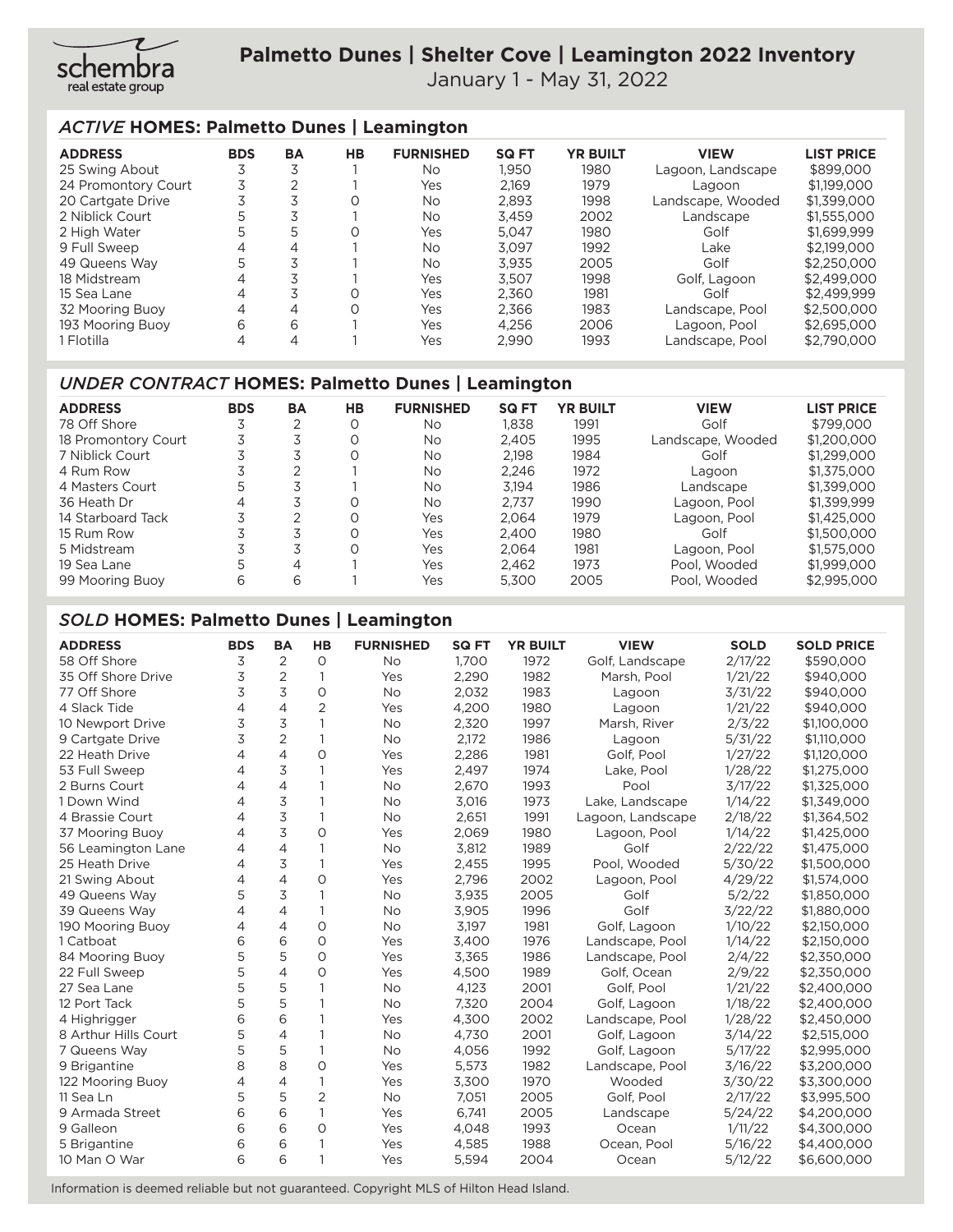|                | <b>UNDER CONTRACT HOMESITES:</b><br><b>Palmetto Dunes   Leamington</b> | <b>SOLD HOMESITES:</b><br><b>Palmetto Dunes   Leamington</b> |                |             |             |                   |
|----------------|------------------------------------------------------------------------|--------------------------------------------------------------|----------------|-------------|-------------|-------------------|
| <b>ADDRESS</b> | <b>VIEW</b>                                                            | <b>LIST PRICE</b>                                            | <b>ADDRESS</b> | <b>VIEW</b> | <b>SOLD</b> | <b>SOLD PRICE</b> |
| 86 Port Tack   | Lagoon, Landscape                                                      | \$549,000                                                    | 13 Full Sweep  | Lake        | 3/31/22     | \$550,000         |

í

### *ACTIVE* **CONDOS: Palmetto Dunes | Shelter Cove | Leamington**

| #    | <b>COMPLEX</b>          | <b>BDS</b>     | <b>BA</b>      | HB       | <b>FURNISHED</b> | <b>SQ FT</b> | <b>VIEW</b>        | <b>LIST PRICE</b> |
|------|-------------------------|----------------|----------------|----------|------------------|--------------|--------------------|-------------------|
| 107  | <b>Barrington Arms</b>  | 2              | $\overline{2}$ | $\circ$  | Yes              | 1,171        | Landscape, Ocean   | \$875,000         |
| 502  | Barrington Arms         | $\overline{2}$ | $\overline{2}$ | $\Omega$ | Yes              | 1,171        | Ocean              | \$1,100,000       |
| 411  | <b>Barrington Court</b> | $\overline{2}$ | 2              | $\Omega$ | Yes              | 1,171        | Ocean              | \$1,300,000       |
| 712  | <b>Barrington Park</b>  |                |                |          | Yes              | 801          | Lagoon             | \$585,000         |
| 467  | Captains Walk           | 2              | $\overline{2}$ | 0        | Yes              | 1,367        | Ocean              | \$1,195,000       |
| 410  | Captains Walk           | 2              | $\overline{2}$ | $\Omega$ | Yes              | 1,367        | Ocean              | \$1,250,000       |
| 434  | Captains Walk           | 3              | 3              | $\circ$  | Yes              | 1,762        | Ocean              | \$1,595,000       |
| 7825 | Centrecourt             | 2              | $\overline{2}$ | $\Omega$ | Yes              | 1,199        | Lagoon             | \$619,000         |
| 5102 | <b>Hampton Place</b>    | 2              | $\overline{2}$ | $\circ$  | Yes              | 1,392        | Ocean              | \$1,349,000       |
| 5502 | <b>Hampton Place</b>    | 2              | 2              | $\Omega$ | Yes              | 1,392        | Ocean              | \$1,399,000       |
| 6302 | <b>Hampton Place</b>    | 2              | $\overline{2}$ | 0        | Yes              | 1,392        | Ocean              | \$1,449,000       |
| 5305 | <b>Hampton Place</b>    | $\overline{2}$ | $\overline{2}$ | $\circ$  | Yes              | 1,392        | Ocean, Pool        | \$1,475,000       |
| 6501 | <b>Hampton Place</b>    | 3              | 3              | $\Omega$ | Yes              | 1,777        | Ocean, Pool        | \$2,500,000       |
| 6308 | <b>Hampton Place</b>    |                | 3              | $\Omega$ | Yes              | 1,777        | Ocean, Pool        | \$2,799,000       |
| 5309 | <b>Hampton Place</b>    |                | 3              | $\Omega$ | Yes              | 2,130        | Ocean              | \$3,250,000       |
| 7146 | Harbourside II          |                |                |          | No               | 1,123        | Landscape, Pool    | \$369,000         |
| 7152 | Harbourside II          |                |                |          | Yes              | 990          | Deep Water, Harbor | \$520,000         |
| 48   | <b>Hickory Cove</b>     |                |                | 0        | Yes              | 1,600        | Landscape, Pool    | \$895,000         |
| 991  | Inverness Village       | 3              | 3              | $\Omega$ | No               | 2,000        | Golf, Lagoon       | \$795,000         |
| 645  | Queens Grant            | 3              | $\overline{2}$ |          | Yes              | 1,988        | Landscape, Pool    | \$664,000         |
| 1302 | South Shore Commons     | 3              | 3              | 0        | Yes              | 2,481        | Pool               | \$1,980,000       |
| 1681 | St Andrews Common       | 2              | $\overline{2}$ | $\circ$  | Yes              | 1,177        | Golf               | \$479,500         |
| 3320 | Villamare               | 2              | 2              | $\Omega$ | Yes              | 1,232        | Landscape, Ocean   | \$949.900         |
| 2516 | Villamare               | $\overline{2}$ | $\overline{2}$ | 0        | Yes              | 1,232        | Landscape, Ocean   | \$975,000         |
| 2418 | Villamare               | 2              | $\overline{2}$ | 0        | Yes              | 1,232        | Landscape          | \$985,000         |
| 2416 | Villamare               | 2              | 2              | $\Omega$ | Yes              | 1,232        | Landscape, Ocean   | \$995,000         |
| 1206 | Villamare               | 3              | 3              | 0        | Yes              | 1,764        | Ocean, Pool        | \$2,750,000       |
| 3101 | Windsor Ct S            |                | $\overline{2}$ | $\Omega$ | Yes              | 1,442        | Landscape, Ocean   | \$1,250,000       |
| 102  | <b>Windsor Place</b>    |                | $\overline{2}$ | $\Omega$ | Yes              | 1,019        | Lagoon, Ocean      | \$699,900         |

# *UNDER CONTRACT* **CONDOS: Palmetto Dunes | Shelter Cove | Leamington**

| #    | <b>COMPLEX</b>           | <b>BDS</b>     | BA             | HB       | <b>FURNISHED</b> | <b>SQ FT</b> | <b>VIEW</b>       | <b>LIST PRICE</b> |
|------|--------------------------|----------------|----------------|----------|------------------|--------------|-------------------|-------------------|
| 421  | Captains Walk            | 2              | 2              | O        | Yes              | 1,367        | Ocean             | \$1,250,000       |
| 462  | Captains Walk            | 3              | 3              | O        | Yes              | 1,762        | Ocean             | \$1,399,900       |
| 5306 | <b>Hampton Place</b>     | 2              | 2              | O        | Yes              | 1.392        | Ocean             | \$1,499,000       |
| 6306 | <b>Hampton Place</b>     |                | $\overline{2}$ | Ο        | Yes              | 1.392        | Ocean             | \$1,595,000       |
| 7138 | Harbourside II           |                | $\overline{2}$ | Ο        | Yes              | 1,257        | Harbor, Marsh     | \$579,000         |
| 7167 | Harbourside II           | 2              | $\overline{2}$ |          | Yes              | 1,847        | Harbor, Marsh     | \$699,900         |
| 28   | <b>Hickory Cove</b>      | 3              | 4              | Ο        | Yes              | 1,600        | Golf              | \$899,000         |
| 7633 | Huntington               |                | 4              | 0        | Yes              | 2,152        | Lagoon            | \$1,500,000       |
| 980  | Inverness Village        |                | $\overline{2}$ | Ο        | Yes              | 1,228        | Golf, Lagoon      | \$699,000         |
| 106  | Main Sail                | 2              | $\overline{2}$ |          | No               | 1.890        | Harbor            | \$950,000         |
| 794  | Queens Grant             | $\overline{2}$ |                | 0        | Yes              | 1,024        | Landscape         | \$550,000         |
| 773  | Queens Grant             | 2              | 2              | $\Omega$ | Yes              | 1.447        | Golf, Lagoon      | \$589,000         |
| 719  | Queens Grant             | $\overline{2}$ | $\overline{2}$ | $\Omega$ | Yes              | 1,447        | Landscape         | \$614,900         |
| 526  | Queens Grant             | $\overline{2}$ | 2              | Ο        | Yes              | 1,447        | Landscape         | \$619,000         |
| 789  | Queens Grant             | $\overline{2}$ | 2              | 0        | Yes              | 1,447        | Lagoon, Landscape | \$625,000         |
| 573  | Queens Grant             | $\overline{2}$ | $\overline{2}$ | Ο        | Yes              | 1.447        | Landscape         | \$689,900         |
| 737  | Queens Grant             | 3              | $\overline{2}$ |          | Yes              | 1,988        | Golf. Pool        | \$725,000         |
| 1653 | <b>St Andrews Common</b> |                |                |          | Yes              | 902          | Landscape         | \$379,000         |
| 1967 | St Andrews Common        |                |                |          | Yes              | 902          | Landscape         | \$429,000         |
| 266  | Turnberry Village        | $\overline{2}$ | $\overline{2}$ | Ο        | Yes              | 1,351        | Golf              | \$668,000         |
| 294  | <b>Turnberry Village</b> | 2              | 2              | $\Omega$ | Yes              | 1,351        | Golf              | \$750,000         |
| 285  | <b>Turnberry Village</b> | $\overline{2}$ | $\overline{2}$ | 0        | Yes              | 1.473        | Golf              | \$795,000         |
| 300  | Turnberry Village        | $\mathfrak{D}$ | $\overline{2}$ | 0        | Yes              | 1,473        | Lagoon            | \$799,999         |
| 11   | Water Oak                | 2              | 3              | Ο        | Yes              | 1,289        | Golf              | \$599,000         |
| 3202 | Windsor Ct S             |                | $\overline{2}$ | $\Omega$ | Yes              | 1,442        | Ocean             | \$1,375,000       |
| 7549 | Yacht Club               | $\overline{2}$ | $\overline{2}$ | Ο        | <b>No</b>        | 1,240        | Harbor            | \$549,000         |
| 7547 | Yacht Club               | 3              | $\overline{2}$ |          | Yes              | 1,372        | Harbor, Pool      | \$815,000         |
| 7537 | Yacht Club               | 3              | 3              | 0        | No               | 1,372        | Harbor, Pool      | \$899,000         |

| ACTIVE - UNDER CONTRACT CONDOS: Palmetto Dunes   Shelter Cove   Leamington |  |  |  |
|----------------------------------------------------------------------------|--|--|--|
|                                                                            |  |  |  |

|      | <b>COMPLEX</b> | <b>BDS</b> | <b>BA</b> | HB | <b>FURNISHED</b> | <b>SQ FT</b> | <b>VIEW</b>      | <b>LIST PRICE</b> |
|------|----------------|------------|-----------|----|------------------|--------------|------------------|-------------------|
| 2119 | Villamare      |            |           |    | Yes              | 1.232        | Landscape, Ocean | \$899,900         |
|      |                |            |           |    |                  |              |                  |                   |

Information is deemed reliable but not guaranteed. Copyright MLS of Hilton Head Island.